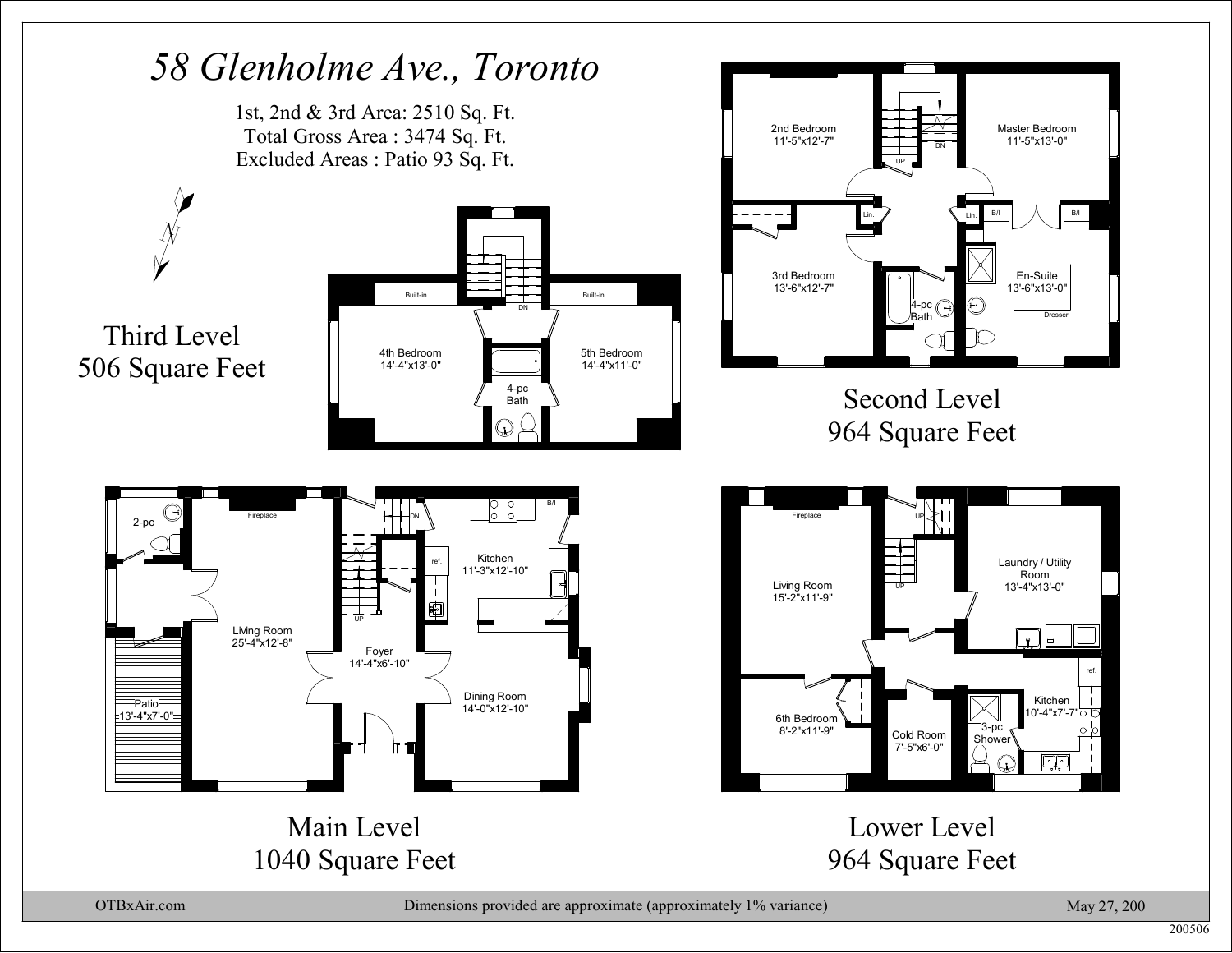

#### Excluded Areas : Patio 93 Sq. Ft. Main Level1040 Square Feet

N

May 27, 200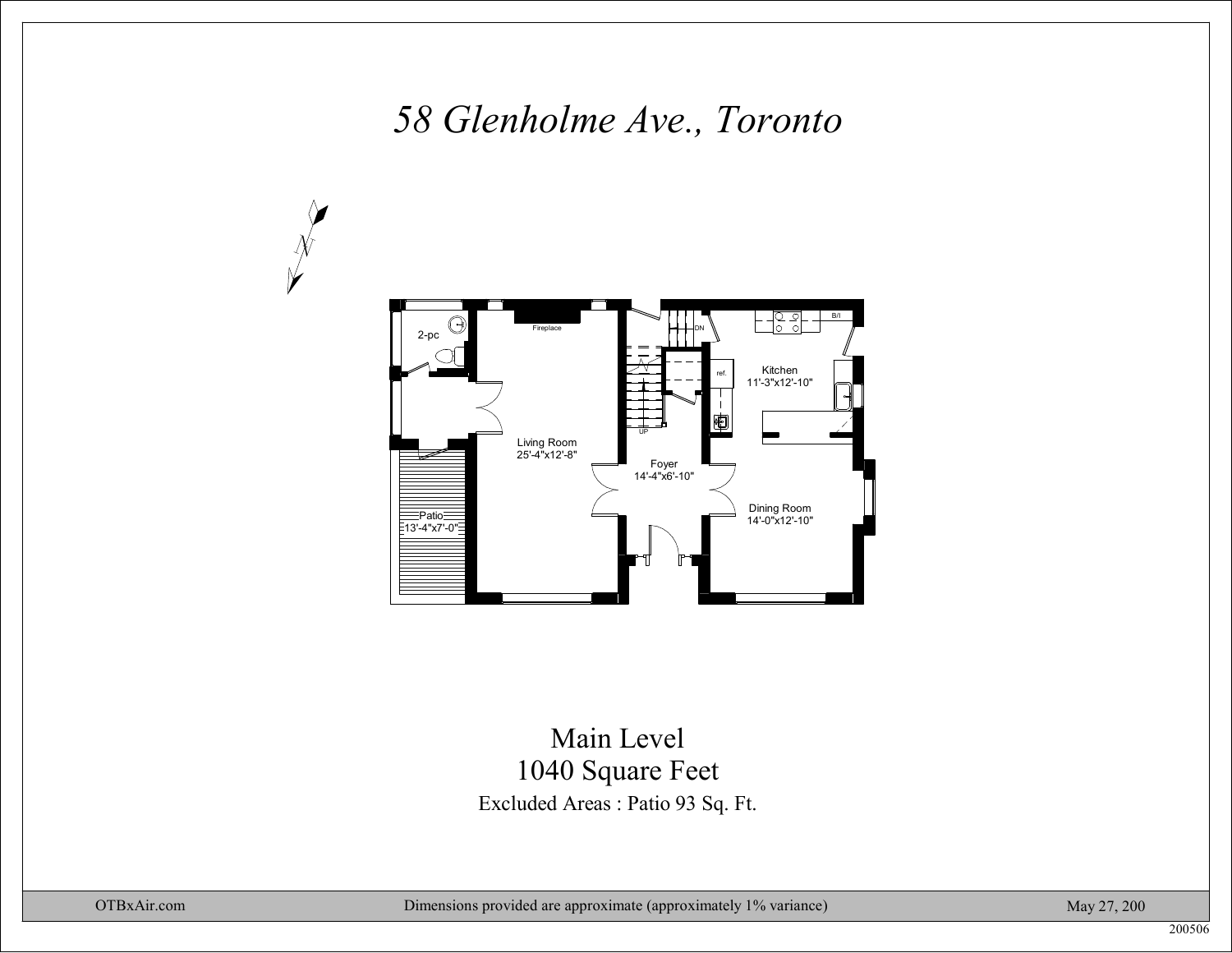

### Second Level964 Square Feet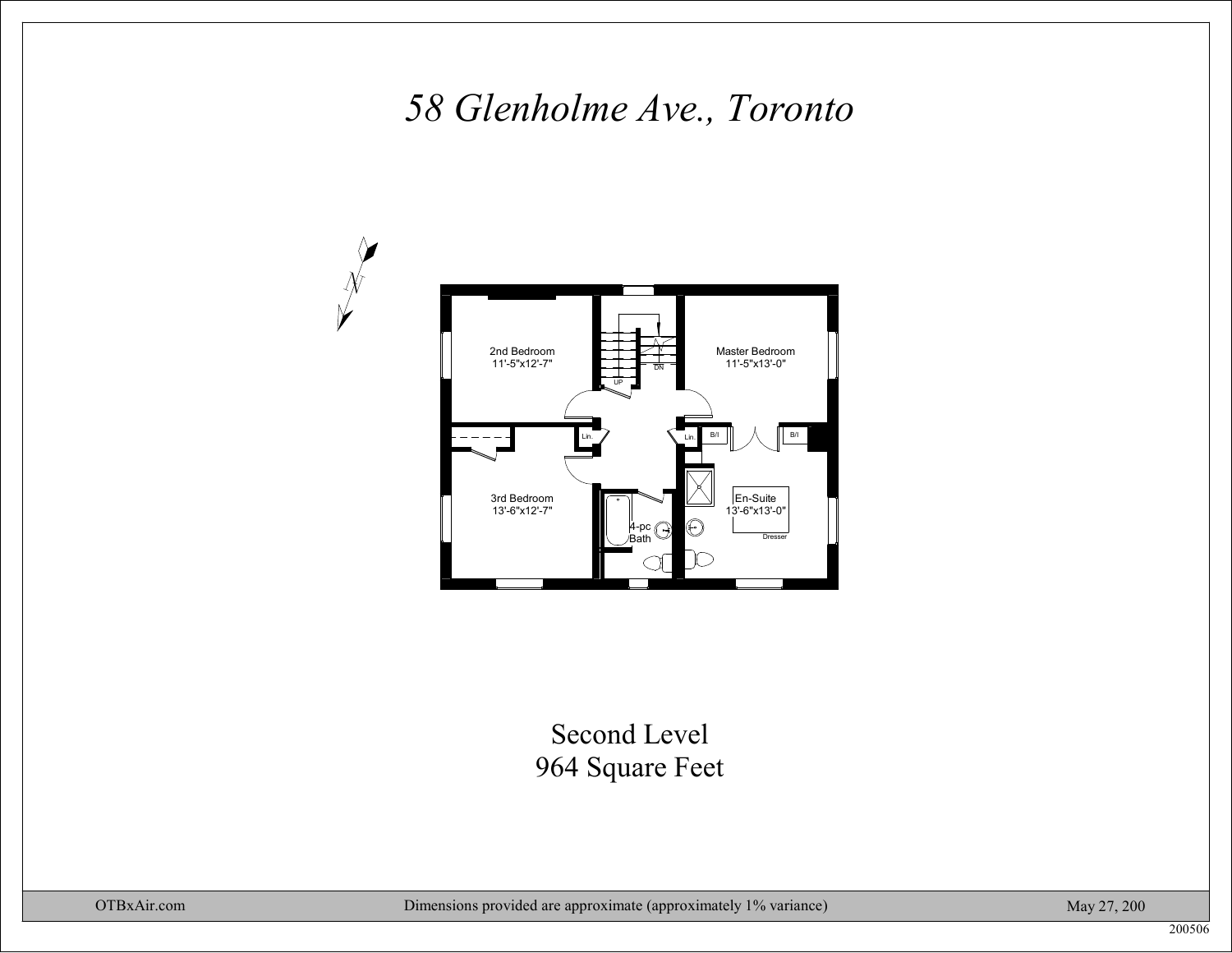

### Third Level506 Square Feet